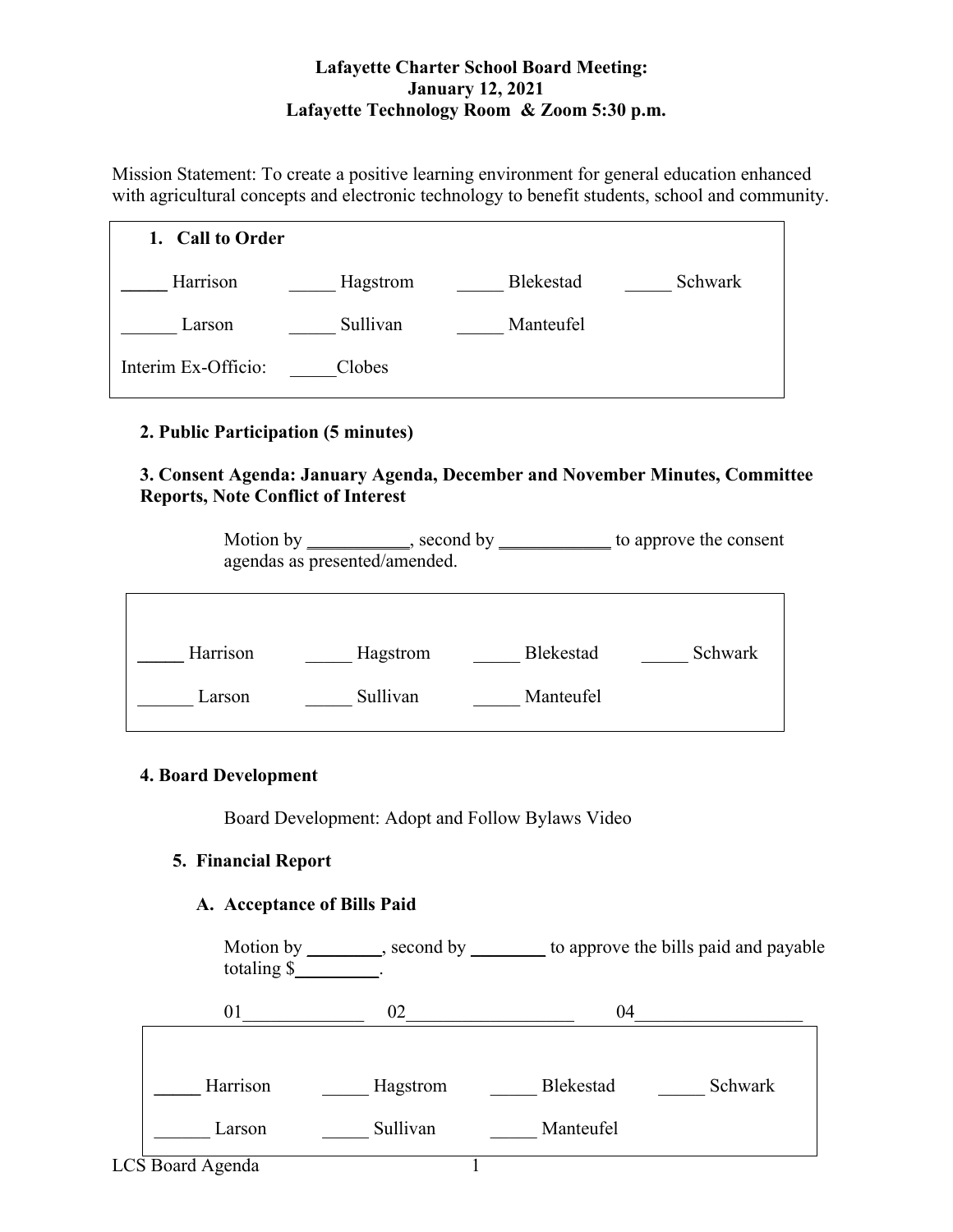#### **B. Gifts & Donations:**

| Motion by<br>received totaling | second by _ |                  | to approve the gifts and donations |
|--------------------------------|-------------|------------------|------------------------------------|
| Harrison                       | Hagstrom    | <b>Blekestad</b> | Schwark                            |
| Larson                         | Sullivan    | Manteufel        |                                    |

# **C. Business Manager's Report: Bank Statement, Bank Reconciliation, Cash Flow, Monthly Budget Report**

| Motion by            | second by | to approve the Business Manager's |
|----------------------|-----------|-----------------------------------|
| report as presented. |           |                                   |

 $\overline{\phantom{0}}$ 

| Harrison | Hagstrom | Blekestad | Schwark |
|----------|----------|-----------|---------|
| Larson   | Sullivan | Manteufel |         |

# **6. Director's Report:**

Motion by \_\_\_\_\_\_\_\_\_\_\_ second by \_\_\_\_\_\_\_\_\_\_\_\_ to approve the Director's report as presented.

| Harrison | Hagstrom | <b>Blekestad</b> | Schwark |
|----------|----------|------------------|---------|
| Larson   | Sullivan | Manteufel        |         |
|          |          |                  |         |

### **7. New Business:**

LCS Board Agenda 2